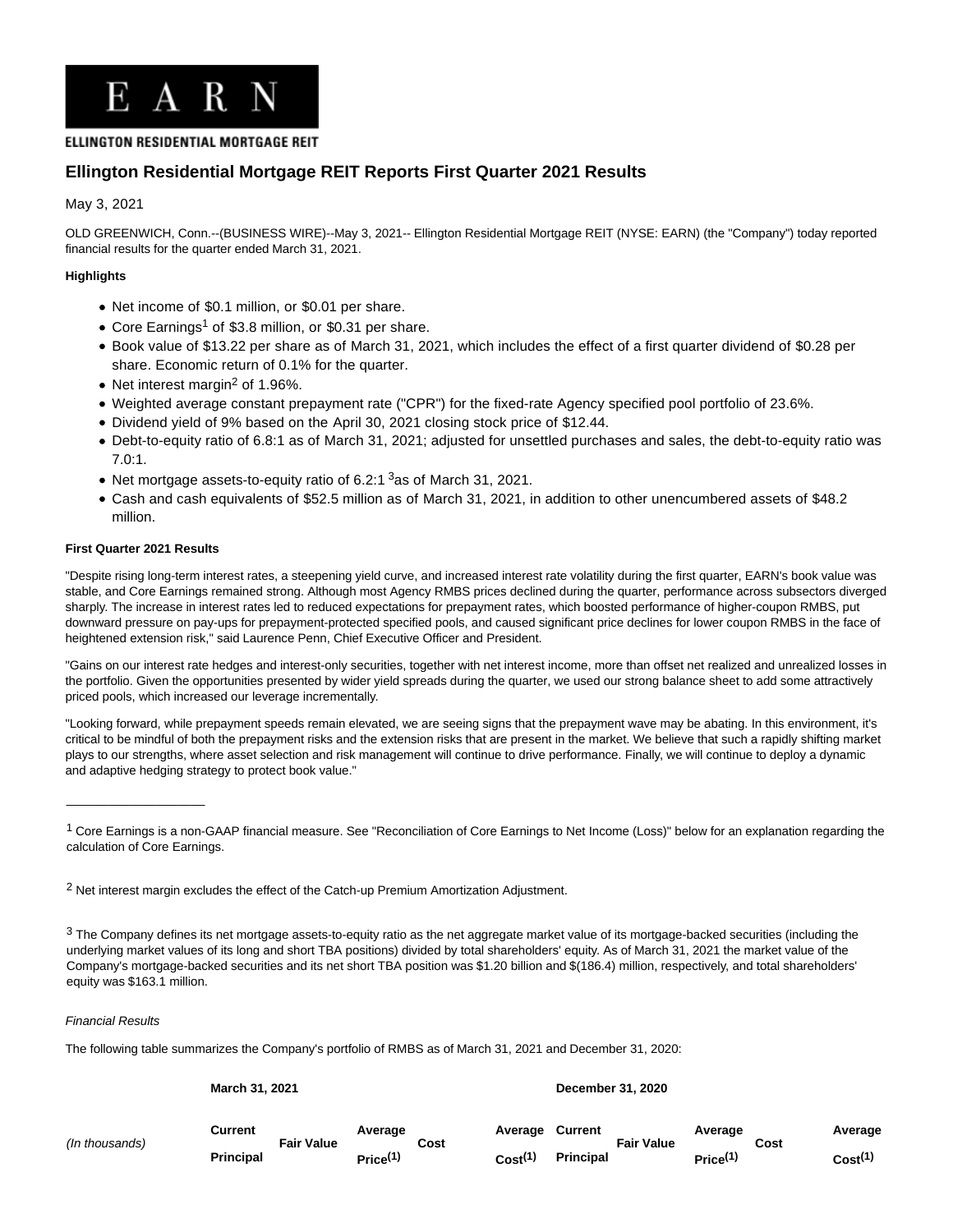| 15-year fixed-rate<br>mortgages     | \$113,924 | \$120,774   | \$106.01 | \$118,491   | \$104.01 | \$77,578 | \$83,159    | \$107.19 | \$80,144    | \$103.31 |
|-------------------------------------|-----------|-------------|----------|-------------|----------|----------|-------------|----------|-------------|----------|
| 20-year fixed-rate<br>mortgages     | 40,845    | 41,981      | 102.78   | 42,441      | 103.91   | 42,559   | 44,763      | 105.18   | 44,247      | 103.97   |
| 30-year fixed-rate<br>mortgages     | 868,413   | 933,001     | 107.44   | 907,057     | 104.45   | 763,563  | 834,881     | 109.34   | 799,360     | 104.69   |
| <b>ARMs</b>                         | 17,509    | 18,442      | 105.33   | 17,998      | 102.79   | 19,459   | 20,442      | 105.05   | 19,981      | 102.68   |
| Reverse mortgages                   | 58,960    | 64,164      | 108.83   | 62,516      | 106.03   | 61,653   | 67,474      | 109.44   | 65,494      | 106.23   |
| <b>Total Agency RMBS</b>            | 1,099,651 | 1,178,362   | 107.16   | 1,148,503   | 104.44   | 964,812  | 1,050,719   | 108.90   | 1,009,226   | 104.60   |
| Non-Agency RMBS                     | 12,835    | 10,370      | 80.79    | 8,572       | 66.79    | 23,140   | 17,612      | 76.11    | 15,369      | 66.42    |
| Total RMBS <sup>(2)</sup>           | 1,112,486 | 1,188,732   | 106.85   | 1,157,075   | 104.01   | 987,952  | 1,068,331   | 108.14   | 1,024,595   | 103.71   |
| Agency IOs                          | n/a       | 15,897      | n/a      | 16,508      | n/a      | n/a      | 13,049      | n/a      | 15,434      | n/a      |
| Total mortgage-backed<br>securities |           | \$1,204,629 |          | \$1,173,583 |          |          | \$1,081,380 |          | \$1,040,029 |          |

(1) Represents the dollar amount (not shown in thousands) per \$100 of current principal of the price or cost for the security.

(2) Excludes Agency IOs.

The Company's Agency RMBS holdings increased by 12% to \$1.178 billion as of March 31, 2021, from \$1.051 billion as of December 31, 2020. Over the same period, the Company's non-Agency RMBS holdings decreased by 41% to \$10.4 million, from \$17.6 million, as the Company continued to monetize gains in this sector in the first quarter.

Driven primarily by increased borrowings related to the larger Agency RMBS portfolio, the Company's debt-to-equity ratio, adjusted for unsettled purchases and sales, increased to 7.0:1 as of March 31, 2021, as compared to 6.1:1 as of December 31, 2020. Similarly, the Company's net mortgage assets-to-equity ratio increased to 6.2:1 as of March 31, 2021 as compared to 5.6:1 as of December 31, 2020. Substantially all of the Company's borrowings were secured by specified pools as of March 31, 2021.

During the quarter, long-term interest rates increased, actual and implied volatility rose, and the yield curve steepened. As a result, Agency RMBS durations extended and yield spreads widened, and most Agency RMBS prices declined sharply, particularly for lower coupon RMBS, which had the greatest declines. The price declines in lower coupon RMBS generated significant losses in the Company's long TBA portfolio, which was concentrated in lower coupons. The increase in long-term interest rates also reduced the demand for prepayment protection, which caused prepayment protected specified pools to further underperform. Because the Company's long investment portfolio is concentrated in prepaymentprotected specified pools, this underperformance was a further drag on results for the quarter. Meanwhile, the rise in long-term interest rates drove net gains on the Company's interest rate hedges and Agency interest-only securities, which along with net carry from the portfolio, more than offset the net losses on the Company's long Agency RMBS holdings.

The declining pay-ups on the Company's existing specified pool investments, together with the Company's focus on low pay-up specified pools for its additional purchases during the quarter, caused the average pay-ups on the Company's specified pools to decline to 1.61% as of March 31, 2021, as compared to 2.40% as of December 31, 2020. Pay-ups are price premiums for specified pools relative to their TBA counterparts.

During the quarter, the Company continued to hedge interest rate risk through the use of interest rate swaps and short positions in TBAs, U.S. Treasury securities, and futures. Similar to the prior two quarters, the Company ended the first quarter with a small net short overall TBA position on a notional basis while maintaining a small net long overall TBA position as measured by 10-year equivalents. Ten-year equivalents for a group of positions represent the amount of 10-year U.S. Treasury securities that would be expected to experience a similar change in market value under a standard parallel move in interest rates.

Non-Agency RMBS yield spreads continued to tighten during the quarter and in response the Company continued to opportunistically reduce the size of this portfolio, which generated net realized gains. The Company expects to continue to vary its allocation to non-Agency RMBS as market opportunities change over time.

Net interest margin and core earnings decreased quarter over quarter. These decreases were primarily driven by lower asset yields.

Reconciliation of Core Earnings to Net Income (Loss)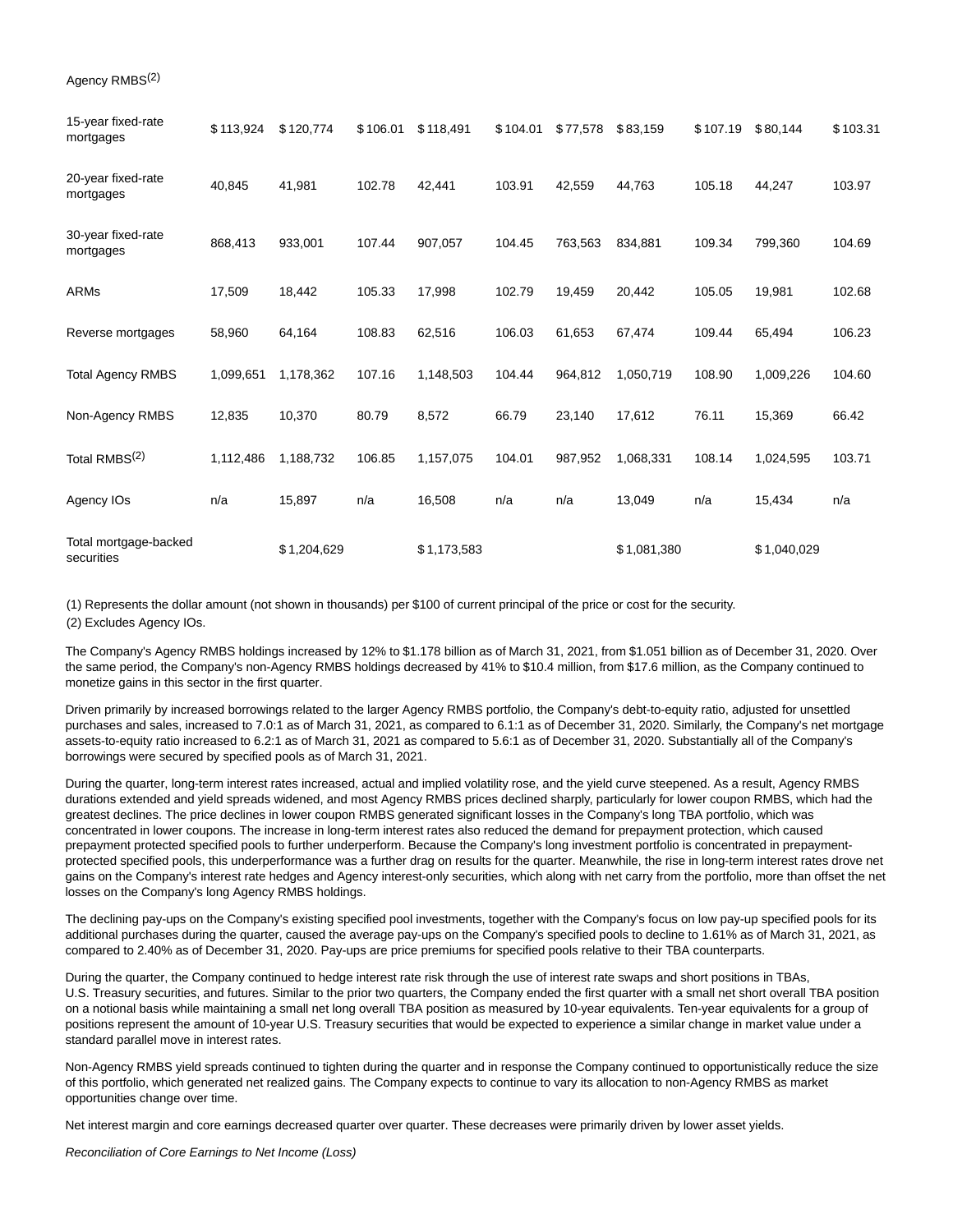Core Earnings consists of net income (loss), excluding realized and change in net unrealized gains and (losses) on securities and financial derivatives, and excluding, if applicable, any non-recurring items of income or loss. Core Earnings also excludes the effect of the Catch-up Premium Amortization Adjustment on interest income. The Catch-up Premium Amortization Adjustment is a quarterly adjustment to premium amortization triggered by changes in actual and projected prepayments on the Company's Agency RMBS (accompanied by a corresponding offsetting adjustment to realized and unrealized gains and losses). The adjustment is calculated as of the beginning of each quarter based on the Company's then-current assumptions about cashflows and prepayments, and can vary significantly from quarter to quarter. Core Earnings includes net realized and change in net unrealized gains (losses) associated with periodic settlements on interest rate swaps.

Core Earnings is a supplemental non-GAAP financial measure. The Company believes that Core Earnings provides information useful to investors because it is a metric that the Company uses to assess its performance and to evaluate the effective net yield provided by the portfolio. Moreover, one of the Company's objectives is to generate income from the net interest margin on the portfolio, and Core Earnings is used to help measure the extent to which this objective is being achieved. In addition, the Company believes that presenting Core Earnings enables its investors to measure, evaluate and compare its operating performance to that of its peer companies. However, because Core Earnings is an incomplete measure of the Company's financial results and differs from net income (loss) computed in accordance with GAAP, it should be considered as supplementary to, and not as a substitute for, net income (loss) computed in accordance with GAAP.

The following table reconciles, for the three-month periods ended March 31, 2021 and December 31, 2020, the Company's Core Earnings to the line on the Company's Consolidated Statement of Operations entitled Net Income (Loss), which the Company believes is the most directly comparable GAAP measure:

|                                                                                                              | <b>Three-Month Period Ended</b> |                                        |
|--------------------------------------------------------------------------------------------------------------|---------------------------------|----------------------------------------|
| (In thousands except share amounts)                                                                          |                                 | March 31, 2021 December 31, 2020       |
| Net Income (Loss)                                                                                            | \$127                           | 7,394<br>\$                            |
| Adjustments:                                                                                                 |                                 |                                        |
| Net realized (gains) losses on securities                                                                    | (3,081)                         | (862)<br>$\mathcal{L}$<br>$\lambda$    |
| Change in net unrealized (gains) losses on securities                                                        | 10,308                          | 2,259                                  |
| Net realized (gains) losses on financial derivatives                                                         | 5,150                           | (2, 395)<br>$\big)$                    |
| Change in net unrealized (gains) losses on financial derivatives                                             | (8, 215)                        | (2, 338)<br>$\mathcal{L}$<br>$\lambda$ |
| Net realized gains (losses) on periodic settlements of interest rate swaps                                   | (386)                           | (648<br>$\mathcal{L}$<br>$\lambda$     |
| Change in net unrealized gains (losses) on accrued periodic settlements of interest rate swaps               | (51)                            | 267<br>$\lambda$                       |
| Negative (positive) component of interest income represented by Catch-up Premium Amortization Adjustment (70 |                                 | 559                                    |
| Subtotal                                                                                                     | 3,655                           | (3, 158)<br>$\lambda$                  |
| <b>Core Earnings</b>                                                                                         | \$3,782                         | \$<br>4,236                            |
| <b>Weighted Average Shares Outstanding</b>                                                                   | 12,343,542                      | 12,336,088                             |
| <b>Core Earnings Per Share</b>                                                                               | \$0.31                          | \$<br>0.34                             |
|                                                                                                              |                                 |                                        |

### **About Ellington Residential Mortgage REIT**

Ellington Residential Mortgage REIT is a mortgage real estate investment trust that specializes in acquiring, investing in and managing residential mortgage- and real estate-related assets, with a primary focus on residential mortgage-backed securities for which the principal and interest payments are guaranteed by a U.S. government Agency or a U.S. government-sponsored enterprise. Ellington Residential Mortgage REIT is externally managed and advised by Ellington Residential Mortgage Management LLC, an affiliate of Ellington Management Group, L.L.C.

#### **Conference Call**

The Company will host a conference call at 11:00 a.m. Eastern Time on Tuesday, May 4, 2021, to discuss its financial results for the quarter ended March 31, 2021. To participate in the event by telephone, please dial (877) 437-3698 at least 10 minutes prior to the start time and reference the conference ID number 9695976. International callers should dial (810) 740-4679 and reference the same conference ID number. The conference call will also be webcast live over the Internet and can be accessed via the "For Our Shareholders" section of the Company's web site at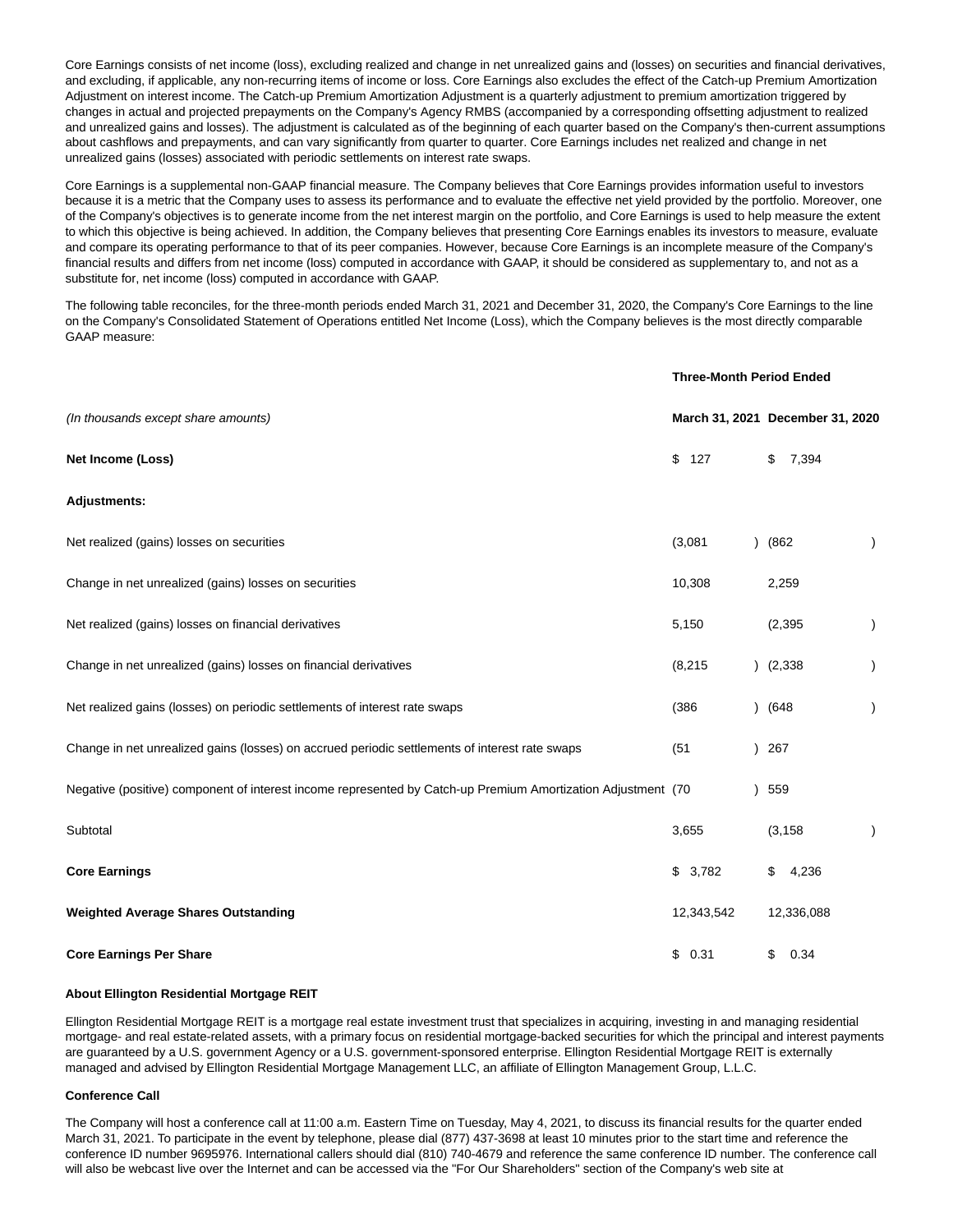[www.earnreit.com.](https://cts.businesswire.com/ct/CT?id=smartlink&url=http%3A%2F%2Fwww.earnreit.com&esheet=52422262&newsitemid=20210503005690&lan=en-US&anchor=www.earnreit.com&index=1&md5=d352812c6ea74b5897015ead861a14e4) To listen to the live webcast, please visit [www.earnreit.com a](https://cts.businesswire.com/ct/CT?id=smartlink&url=http%3A%2F%2Fwww.earnreit.com&esheet=52422262&newsitemid=20210503005690&lan=en-US&anchor=www.earnreit.com&index=2&md5=657957f853f3c5801350478ee3bc6a56)t least 15 minutes prior to the start of the call to register, download, and install necessary audio software. In connection with the release of these financial results, the Company also posted an investor presentation, that will accompany the conference call, on the Company's website a[t www.earnreit.com u](https://cts.businesswire.com/ct/CT?id=smartlink&url=http%3A%2F%2Fwww.earnreit.com&esheet=52422262&newsitemid=20210503005690&lan=en-US&anchor=www.earnreit.com&index=3&md5=1331415ce4d46d63f4904406280e07ab)nder "For Our Shareholders-Presentations."

A dial-in replay of the conference call will be available on Tuesday, May 4, 2021, at approximately 2:00 p.m. Eastern Time through Tuesday, May 18, 2021 at approximately 11:59 p.m. Eastern Time. To access this replay, please dial (800) 585-8367 and enter the conference ID number 9695976. International callers should dial (404) 537-3406 and enter the same conference ID number. A replay of the conference call will also be archived on the Company's web site at [www.earnreit.com.](https://cts.businesswire.com/ct/CT?id=smartlink&url=http%3A%2F%2Fwww.earnreit.com&esheet=52422262&newsitemid=20210503005690&lan=en-US&anchor=www.earnreit.com&index=4&md5=62cdd216f3a5e301c6c213486fe53748)

### Cautionary Statement Regarding Forward-Looking Statements

This press release contains forward-looking statements within the meaning of the safe harbor provisions of the Private Securities Litigation Reform Act of 1995. Forward-looking statements involve numerous risks and uncertainties. Actual results may differ from the Company's beliefs, expectations, estimates, and projections and, consequently, you should not rely on these forward-looking statements as predictions of future events. Forwardlooking statements are not historical in nature and can be identified by words such as "believe," "expect," "anticipate," "estimate," "project," "plan,' "continue," "intend," "should," "would," "could," "goal," "objective," "will," "may," "seek," or similar expressions or their negative forms, or by references to strategy, plans, or intentions. Examples of forward-looking statements in this press release include, without limitation, the Company's beliefs regarding the current economic and investment environment, the Company's ability to implement its investment and hedging strategies, the Company's future prospects and the protection of the Company's net interest margin from prepayments, volatility and its impact on the Company, the performance of the Company's investment and hedging strategies, the Company's exposure to prepayment risk in the Company's Agency portfolio, and statements regarding the drivers of the Company's returns. The Company's results can fluctuate from month to month and from quarter to quarter depending on a variety of factors, some of which are beyond the Company's control and/or are difficult to predict, including, without limitation, changes in interest rates and the market value of the Company's securities, changes in mortgage default rates and prepayment rates, the Company's ability to borrow to finance its assets, changes in government regulations affecting the Company's business, the Company's ability to maintain its exclusion from registration under the Investment Company Act of 1940 and other changes in market conditions and economic trends, including changes resulting from the economic effects related to the COVID-19 pandemic, and associated responses to the pandemic. Furthermore, forward-looking statements are subject to risks and uncertainties, including, among other things, those described in Item 1A of the Company's Annual Report on Form 10-K for the fiscal year ended December 31, 2020 filed on March 16, 2021 which can be accessed through the link to the Company's SEC filings under "For Our Shareholders" on the Company's website [\(www.earnreit.com\)](https://cts.businesswire.com/ct/CT?id=smartlink&url=http%3A%2F%2Fwww.earnreit.com&esheet=52422262&newsitemid=20210503005690&lan=en-US&anchor=www.earnreit.com&index=5&md5=da8e18dffea8de1f34d027ae5a4b6414) or at the SEC's website [\(www.sec.gov\).](https://cts.businesswire.com/ct/CT?id=smartlink&url=http%3A%2F%2Fwww.sec.gov&esheet=52422262&newsitemid=20210503005690&lan=en-US&anchor=www.sec.gov&index=6&md5=2a875e35affc68170b0162802669cefc) Other risks, uncertainties, and factors that could cause actual results to differ materially from those projected or implied may be described from time to time in reports we file with the SEC, including reports on Forms 10-Q, 10-K and 8-K. We undertake no obligation to update or revise any forward-looking statements, whether as a result of new information, future events, or otherwise.

# ELLINGTON RESIDENTIAL MORTGAGE REIT

CONSOLIDATED STATEMENT OF OPERATIONS

(UNAUDITED)

#### **Three-Month Period Ended**

**March 31, 2021 December 31, 2020**

(In thousands except share amounts)

### **INTEREST INCOME (EXPENSE)**

| Interest income              | \$6,535 | \$<br>6,174 |
|------------------------------|---------|-------------|
| Interest expense             | (781)   | (716)       |
| Total net interest income    | 5,754   | 5,458       |
| <b>EXPENSES</b>              |         |             |
| Management fees to affiliate | 614     | 626         |
| Professional fees            | 271     | 199         |
| Compensation expense         | 177     | 175         |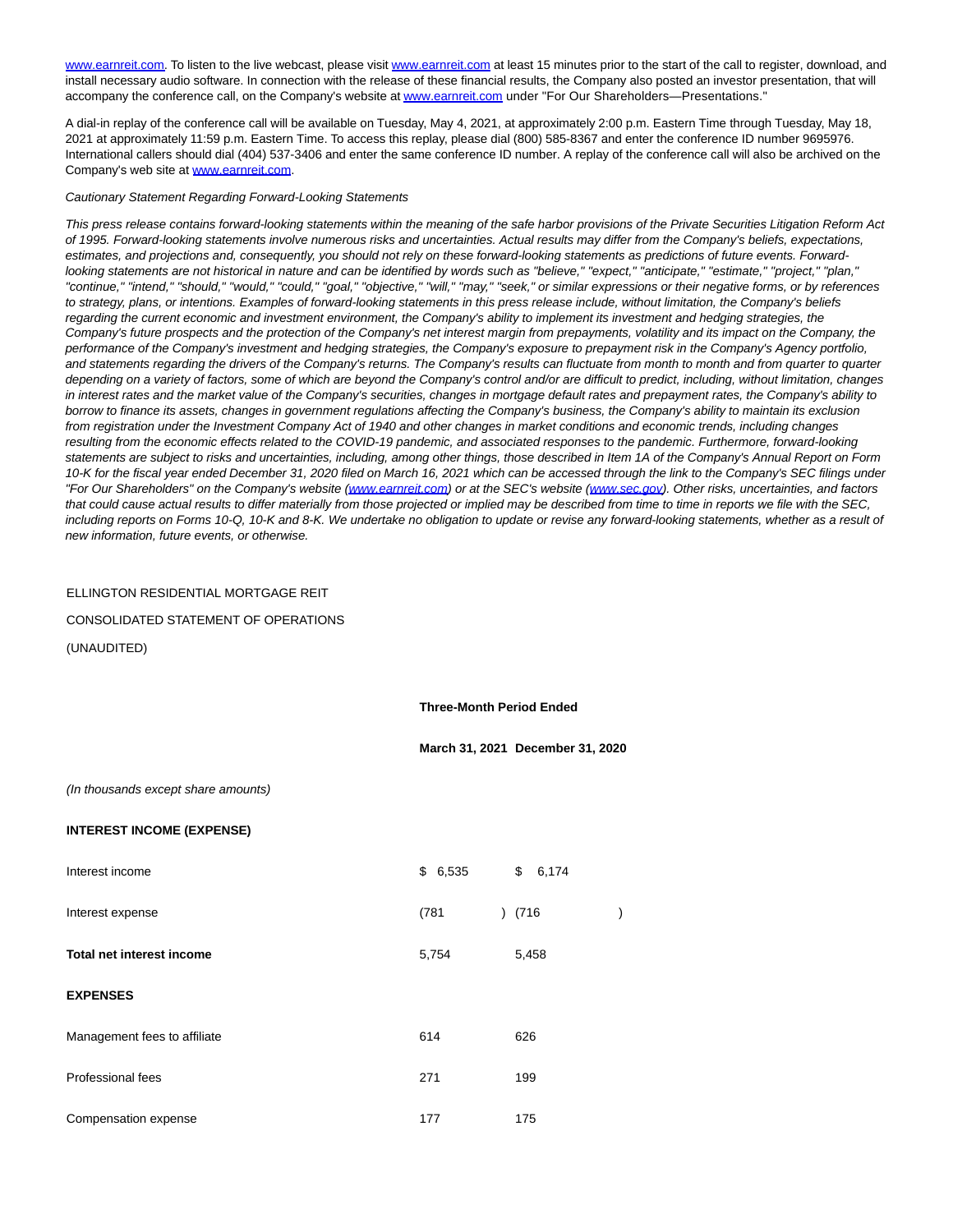| Insurance expense                                                      | 86         | 82          |           |                   |                              |
|------------------------------------------------------------------------|------------|-------------|-----------|-------------------|------------------------------|
| Other operating expenses                                               | 317        | 318         |           |                   |                              |
| <b>Total expenses</b>                                                  | 1,465      | 1,400       |           |                   |                              |
| <b>OTHER INCOME (LOSS)</b>                                             |            |             |           |                   |                              |
| Net realized gains (losses) on securities                              | 3,081      | 862         |           |                   |                              |
| Net realized gains (losses) on financial derivatives                   | (5, 150)   | ) 2,395     |           |                   |                              |
| Change in net unrealized gains (losses) on securities                  | (10, 308)  | $)$ (2,259) | $\lambda$ |                   |                              |
| Change in net unrealized gains (losses) on financial derivatives 8,215 |            | 2,338       |           |                   |                              |
| Total other income (loss)                                              | (4, 162)   | ) 3,336     |           |                   |                              |
| <b>NET INCOME (LOSS)</b>                                               | \$127      | \$<br>7,394 |           |                   |                              |
| NET INCOME (LOSS) PER COMMON SHARE:                                    |            |             |           |                   |                              |
| <b>Basic and Diluted</b>                                               | \$0.01     | \$0.60      |           |                   |                              |
| <b>WEIGHTED AVERAGE SHARES OUTSTANDING</b>                             | 12,343,542 | 12,336,088  |           |                   |                              |
| <b>CASH DIVIDENDS PER SHARE:</b>                                       |            |             |           |                   |                              |
| Dividends declared                                                     | \$0.28     | \$<br>0.28  |           |                   |                              |
| ELLINGTON RESIDENTIAL MORTGAGE REIT                                    |            |             |           |                   |                              |
| CONSOLIDATED BALANCE SHEET                                             |            |             |           |                   |                              |
| (UNAUDITED)                                                            |            |             |           |                   |                              |
|                                                                        |            |             |           |                   |                              |
|                                                                        |            |             |           | As of             |                              |
|                                                                        |            |             |           | March 31,<br>2021 | December 31,<br>$2020^{(1)}$ |
| (In thousands except share amounts)                                    |            |             |           |                   |                              |
| <b>ASSETS</b>                                                          |            |             |           |                   |                              |
| Cash and cash equivalents                                              |            |             |           | \$52,500          | \$58,166                     |
| Mortgage-backed securities, at fair value                              |            |             |           | 1,204,629         | 1,081,380                    |
| Other investments, at fair value                                       |            |             |           | 289               | 292                          |
| Due from brokers                                                       |            |             |           | 57,375            | 47,798                       |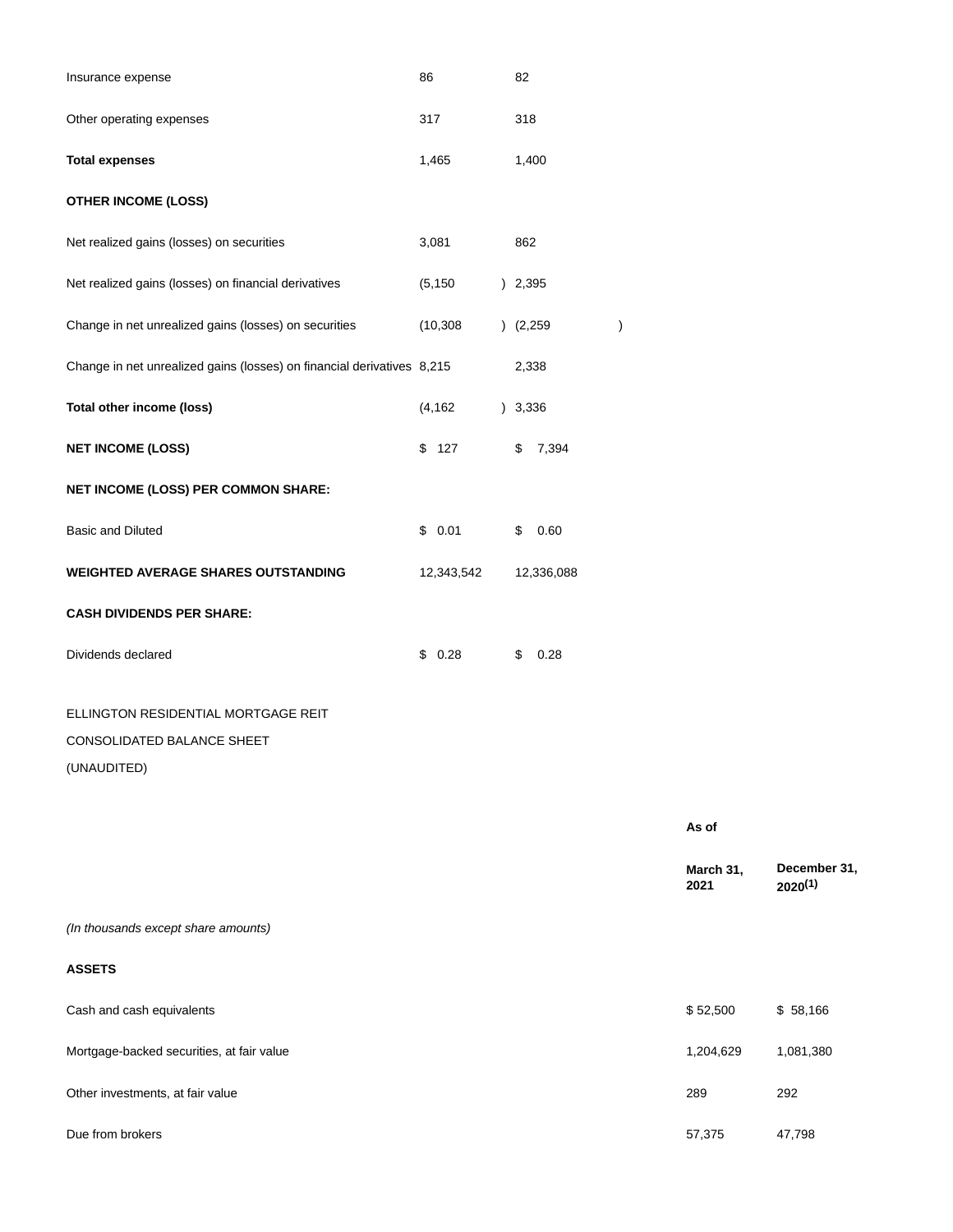| Financial derivatives-assets, at fair value                                                                                                          | 11,415      | 2,791       |
|------------------------------------------------------------------------------------------------------------------------------------------------------|-------------|-------------|
| Reverse repurchase agreements                                                                                                                        | 98,904      |             |
| Receivable for securities sold                                                                                                                       | 2,192       |             |
| Interest receivable                                                                                                                                  | 4,132       | 4,114       |
| Other assets                                                                                                                                         | 651         | 270         |
| <b>Total Assets</b>                                                                                                                                  | \$1,432,087 | \$1,194,811 |
| <b>LIABILITIES AND SHAREHOLDERS' EQUITY</b>                                                                                                          |             |             |
| <b>LIABILITIES</b>                                                                                                                                   |             |             |
| Repurchase agreements                                                                                                                                | \$1,106,724 | \$1,015,245 |
| Payable for securities purchased                                                                                                                     | 146,181     |             |
| Due to brokers                                                                                                                                       | 3,456       | 1,064       |
| Financial derivatives-liabilities, at fair value                                                                                                     | 7,093       | 6,630       |
| Dividend payable                                                                                                                                     | 3,456       | 3,456       |
| Accrued expenses                                                                                                                                     | 811         | 918         |
| Management fee payable to affiliate                                                                                                                  | 614         | 626         |
|                                                                                                                                                      |             |             |
| Interest payable                                                                                                                                     | 613         | 470         |
| <b>Total Liabilities</b>                                                                                                                             | 1,268,948   | 1,028,409   |
| <b>SHAREHOLDERS' EQUITY</b>                                                                                                                          |             |             |
| Preferred shares, par value \$0.01 per share, 100,000,000 shares authorized; (0 shares issued and outstanding,<br>respectively)                      |             |             |
| Common shares, par value \$0.01 per share, 500,000,000 shares authorized; (12,343,542 and 12,343,542<br>shares issued and outstanding, respectively) | 123         | 123         |
| Additional paid-in-capital                                                                                                                           | 229,680     | 229,614     |
| Accumulated deficit                                                                                                                                  | (66, 664)   | (63, 335)   |
| <b>Total Shareholders' Equity</b>                                                                                                                    | 163,139     | 166,402     |
| <b>Total Liabilities and Shareholders' Equity</b>                                                                                                    | \$1,432,087 | \$1,194,811 |

Book Value Per Share \$ 13.48